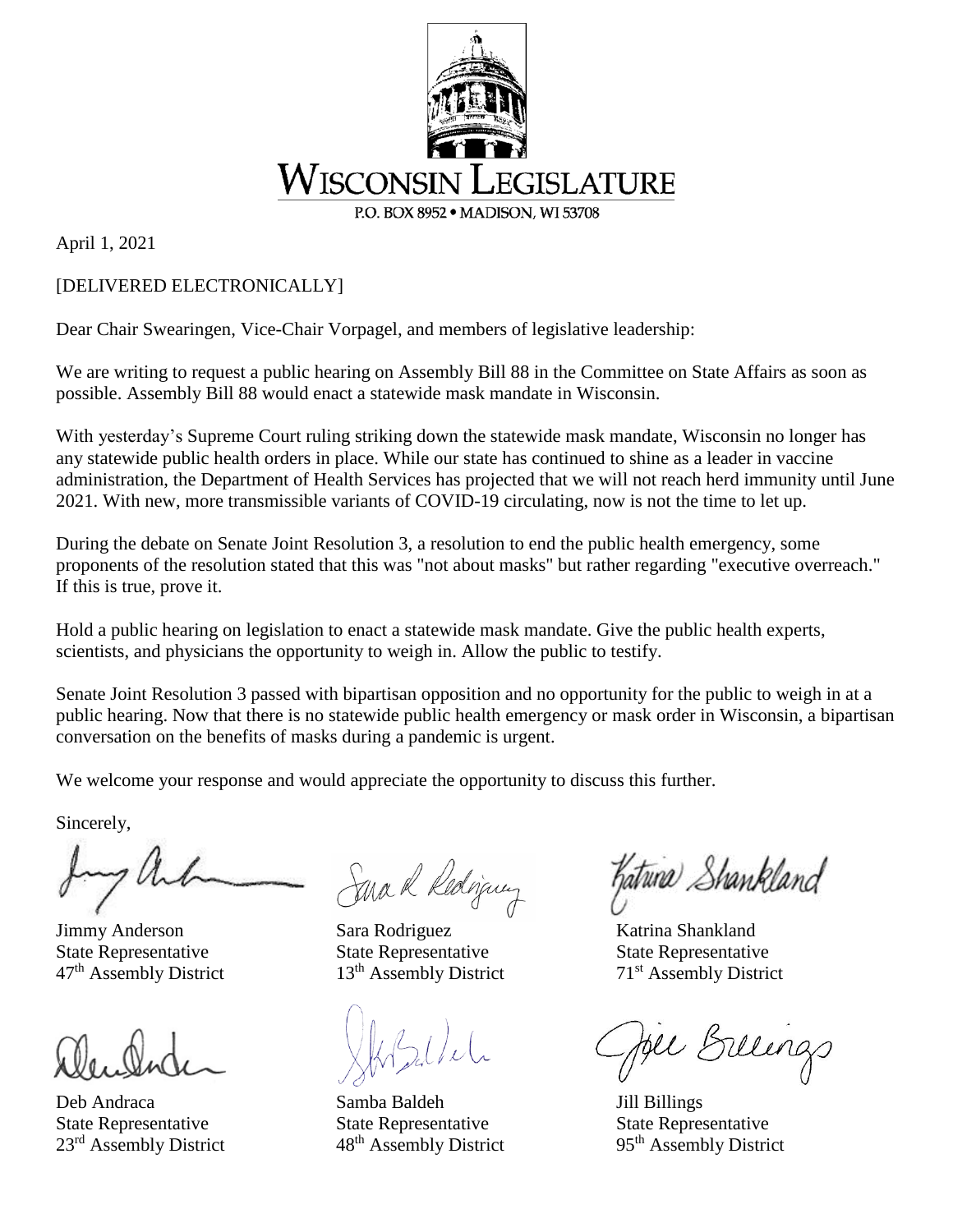State Representative State Representative State Representative State Representative 10<sup>th</sup> Assembly District 19<sup>th</sup> Assembly District 81<sup>st</sup> Assembly District

9<sup>th</sup> Assembly District 44

David Bowen  $\sqrt{J}$ Onathan Brostoff Dave Considing  $19<sup>th</sup>$  Assembly District

Jue Conley

Marisabel Cabrera Sue Conley () Steve Doyle

 $t$ *murn* 

Dora Drake **Jodi Emerson** Evan Goyke  $11<sup>th</sup>$  Assembly District 91<sup>st</sup> Assembly District

State Representative State Representative State Representative State Representative<br>
9<sup>th</sup> Assembly District 94<sup>th</sup> Assembly District 94<sup>th</sup> Assembly District 94<sup>th</sup> Assembly District

State Representative State Representative State Representative State Representative 11<sup>th</sup> Assembly District 18<sup>th</sup> Assembly District

81<sup>st</sup> Assembly District

Lang Alan Lubl

Francesca Hong Tip McGuire Beth Meyers State Representative State Representative State Representative State Representative 76<sup>th</sup> Assembly District 74<sup>th</sup> Assembly District 76<sup>th</sup> Assembly District

Supreme Moore Omokunde LaKeshia Myers Greta Neubauer<br>State Representative State Representative State Representative State Representative State Representative State Representative 17<sup>th</sup> Assembly District 12<sup>th</sup> Assembly District 66<sup>th</sup> Assembly District

Janne Hesselben

Gary Hebl Dianne Hesselbein Gordon Hintz State Representative State Representative State Representative 46<sup>th</sup> Assembly District 79<sup>th</sup> Assembly District 54<sup>th</sup> Assembly District

Seleshin Myerg

Beth Meyers

th Assembly District 74th Assembly District

Seta Newbanes